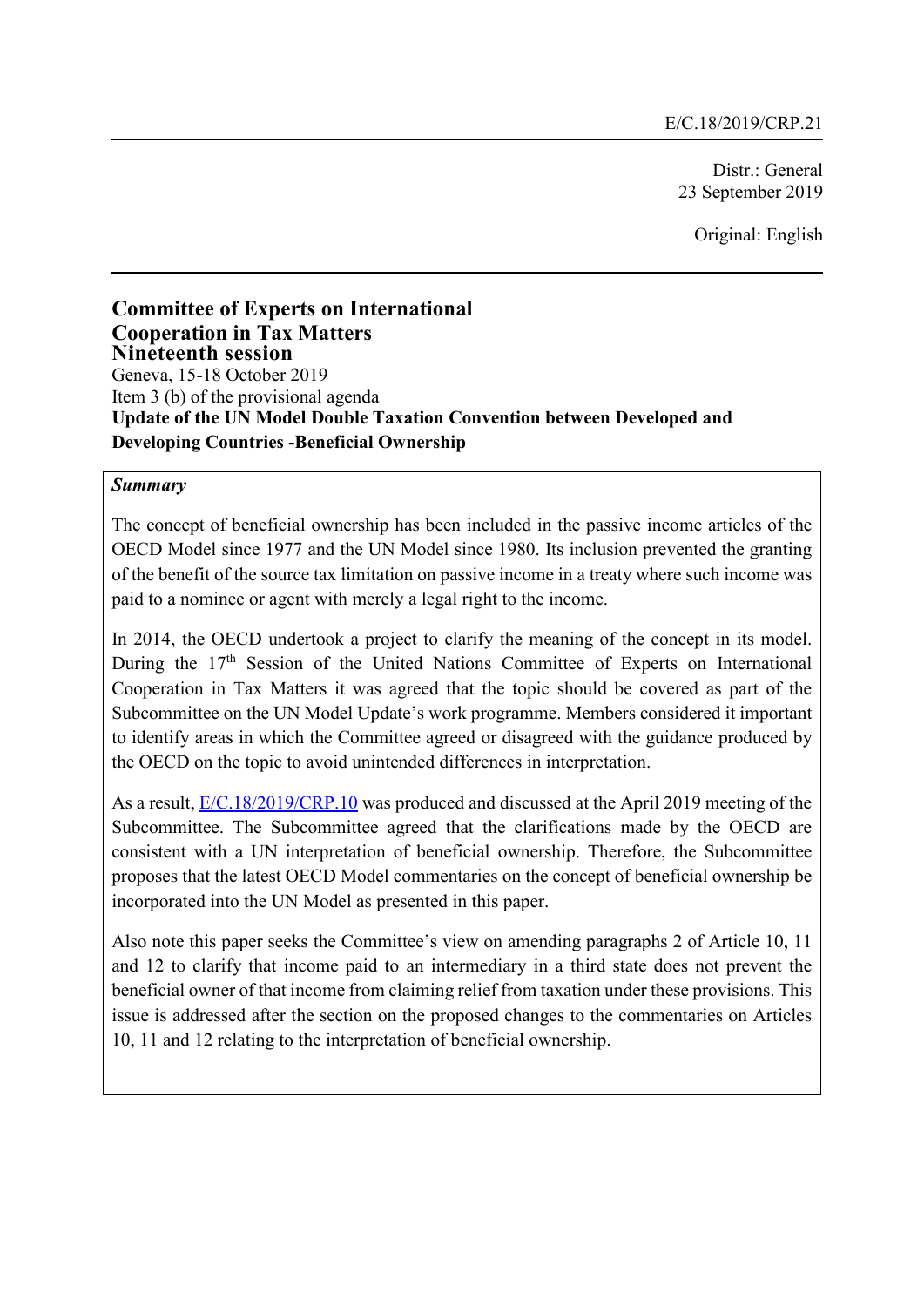## *BENEFICIAL OWNERSHIP CLARIFICATIONS*

### *Comment*

The Committee is asked to consider the adoption of the 2014 OECD clarification language on beneficial ownership. Doing so would clarify in the UN Model that:

- The concept of beneficial ownership does not take its meaning from domestic law or other OECD instrument, but rather has an autonomous treaty meaning;
- The intention of the beneficial ownership concept was to clarify the use of the words *"paid to…a resident"* in the Model and so should be read in that context;
- Beneficial owners are those that have the right to use and enjoy the payment unconstrained by contractual or legal obligations to pass the payment on. Essentially meaning that persons acting as fiduciaries, agents and nominees are not beneficial owners;
- Use and enjoyment of property that derives the income is distinguished from the legal ownership of the property; and
- An obligation to pass payments on can be contractual or can be found to exist on the basis of facts and circumstances.

To support the adoption of the revised OECD text, a UN Model headnote has been drafted for inclusion before the relevant quoted passages on beneficial ownership. This headnote makes clear that, in accordance with Article 3(2), the concept of beneficial ownership is to be given a contextual meaning and is not intended to be interpreted with reference to domestic law.

# **PROPOSED CHANGES TO THE COMMENTARY ON THE ARTICLES OF THE UN MODEL CONVENTION**

Proposed changes are shown as *bold italics* for additions and strikethrough for deletions.

## **COMMENTARY ON ARTICLE 10**

*13. In its 2014 update the OECD made it clear, following paragraph 2 of Article 3, that the concept of beneficial ownership was intended to be interpreted in the context it appears and not with reference to the domestic law of the Contracting States. The current Committee of Experts agreed with this application of paragraph 2 of Article 3 to the concept of beneficial ownership and in 20xx adopted the revised OECD Model Commentary. The Commentary on the 20102017 OECD Model Convention contains the following relevant passages:*

12. The requirement of beneficial ownership was introduced in paragraph 2 of Article 10 to clarify the meaning of the words "paid ... to a resident" as they are used in paragraph 1 of the Article. It makes plain that the State of source is not obliged to give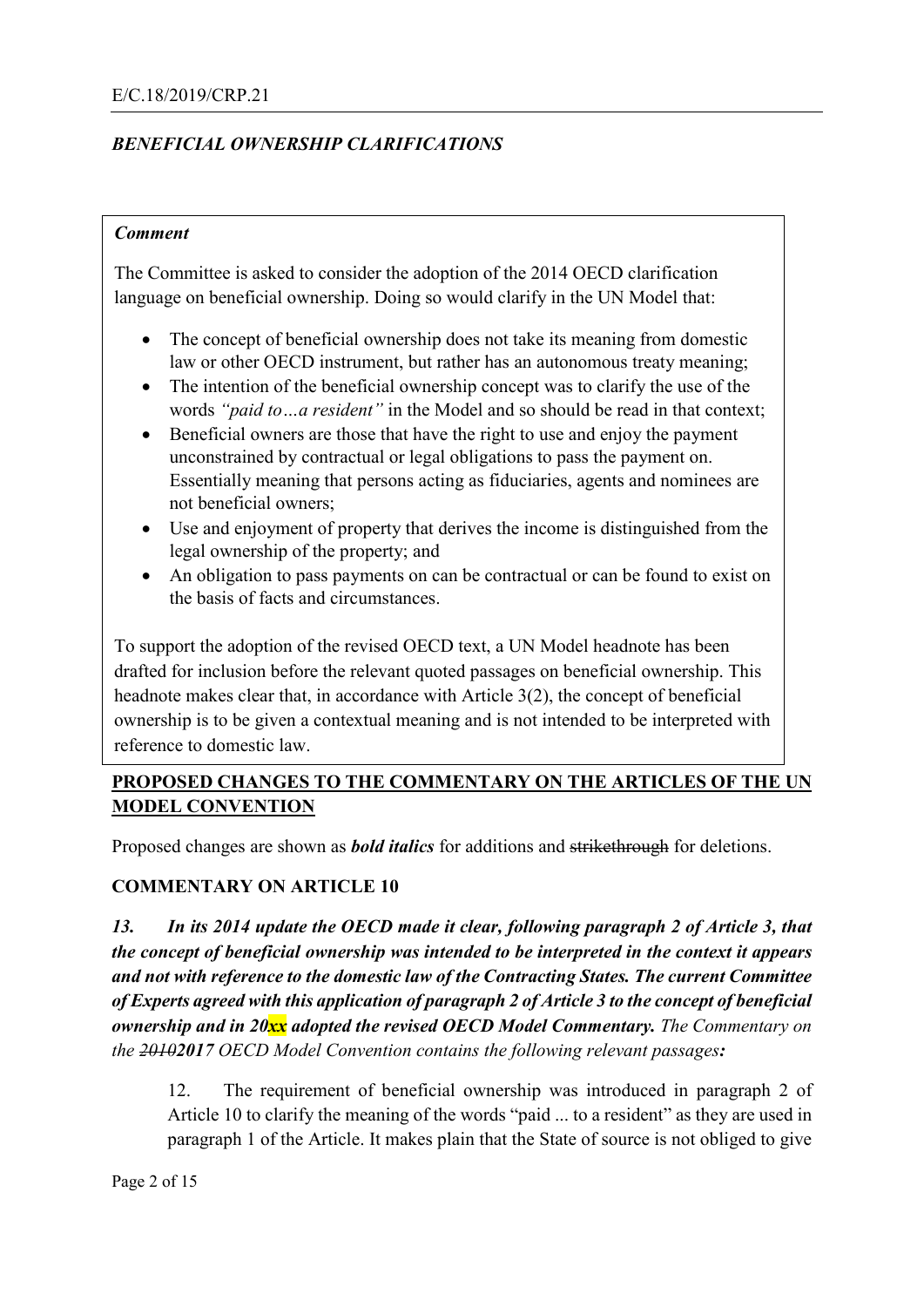up taxing rights over dividend income merely because that income was immediately received by *paid direct to* a resident of a State with which the State of source had concluded a convention. *[the rest of the paragraph has been moved to new paragraph 12.1]* 

*12.1 Since the term "beneficial owner" was added to address potential difficulties arising from the use of the words "paid to … a resident" in paragraph 1, it was intended to be interpreted in this context and not to refer to any technical meaning that it could have had under the domestic law of a specific country (in fact, when it was added to the paragraph, the term did not have a precise meaning in the law of many countries).* The term "beneficial owner" is *therefore* not used in a narrow technical sense *(such as the meaning that it has under the trust law of many common law countries1),* rather, it should be understood in its context**,** *in particular in relation to the words "paid … to a resident",* and in light of the object and purposes of the Convention, including avoiding double taxation and the prevention of fiscal evasion and avoidance.

*1 For example, where the trustees of a discretionary trust do not distribute dividends earned during a given period, these trustees, acting in their capacity as such (or the trust, if recognised as a separate taxpayer), could constitute the beneficial owners of such income for the purposes of Article 10 even if they are not the beneficial owners under the relevant trust law.*

12.1*2* Where an item of income is received by *paid to* a resident of a Contracting State acting in the capacity of agent or nominee it would be inconsistent with the object and purpose of the Convention for the State of source to grant relief or exemption merely on account of the status of the immediate *direct* recipient of the income as a resident of the other Contracting State. The immediate *direct* recipient of the income in this situation qualifies as a resident but no potential double taxation arises as a consequence of that status since the recipient is not treated as the owner of the income for tax purposes in the State of residence. *[the rest of the paragraph has been moved to new paragraph 12.3]*

*12.3* It would be equally inconsistent with the object and purpose of the Convention for the State of source to grant relief or exemption where a resident of a Contracting State, otherwise than through an agency or nominee relationship, simply acts as a conduit for another person who in fact receives the benefit of the income concerned. For these reasons, the report from the Committee on Fiscal Affairs entitled "Double Taxation Conventions and the Use of Conduit Companies"1 concludes that a conduit company cannot normally be regarded as the beneficial owner if, though the formal owner, it has, as a practical matter, very narrow powers which render it, in relation to the income concerned, a mere fiduciary or administrator acting on account of the interested parties.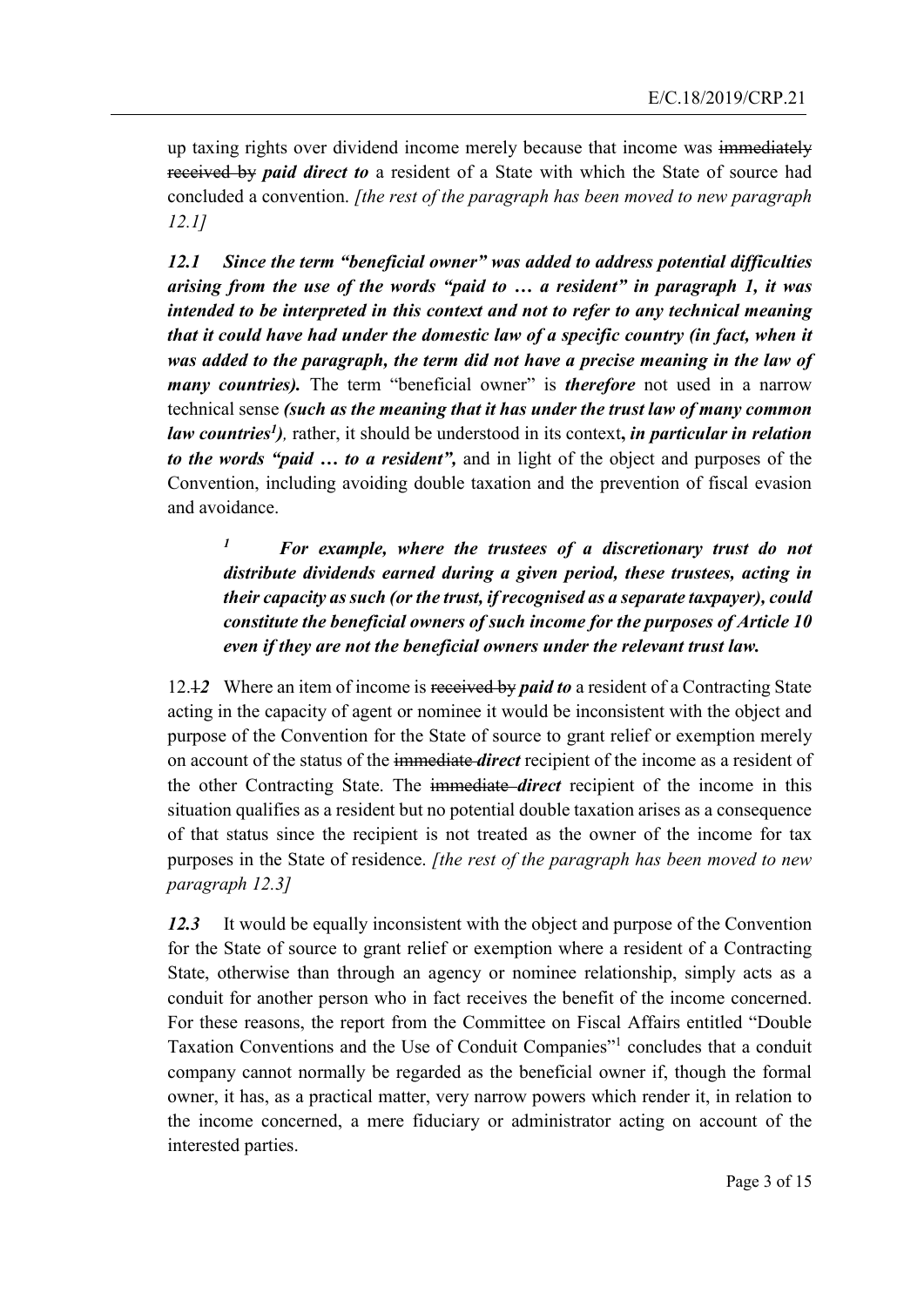<sup>1</sup> Reproduced in Volume II of the full version of the OECD Model Tax Convention at page R(6)-1.

*12.4 In these various examples (agent, nominee, conduit company acting as a fiduciary or administrator), the direct recipient of the dividend is not the "beneficial owner" because that recipient's right to use and enjoy the dividend is constrained by a contractual or legal obligation to pass on the payment received to another person. Such an obligation will normally derive from relevant legal documents but may also be found to exist on the basis of facts and circumstances showing that, in substance, the recipient clearly does not have the right to use and enjoy the dividend unconstrained by a contractual or legal obligation to pass on the payment received to another person. This type of obligation would not include contractual or legal obligations that are not dependent on the receipt of the payment by the direct recipient such as an obligation that is not dependent on the receipt of the payment and which the direct recipient has as a debtor or as a party to financial transactions, or typical distribution obligations of pension schemes and of collective investment vehicles entitled to treaty benefits under the principles of paragraphs 22 to 48 of the Commentary on Article 1. Where the recipient of a dividend does have the right to use and enjoy the dividend unconstrained by a contractual or legal obligation to pass on the payment received to another person, the recipient is the "beneficial owner" of that dividend. It should also be noted that Article 10 refers to the beneficial owner of a dividend as opposed to the owner of the shares, which may be different in some cases.* 

*12.5 The fact that the recipient of a dividend is considered to be the beneficial owner of that dividend does not mean, however, that the limitation of tax provided for by paragraph 2 must automatically be granted. This limitation of tax should not be granted in cases of abuse of this provision (see also paragraph 22 below). The provisions of Article 29 and the principles put forward in the section on "Improper use of the Convention" in the Commentary on Article 1 will apply to prevent abuses, including treaty shopping situations where the recipient is the beneficial owner of the dividends. Whilst the concept of "beneficial owner" deals with some forms of tax avoidance (i.e. those involving the interposition of a recipient who is obliged to pass on the dividend to someone else), it does not deal with other cases of abuses, such as certain forms of treaty shopping, that are addressed by these provisions and principles and must not, therefore, be considered as restricting in any way the application of other approaches to addressing such cases.* 

*12.6 The above explanations concerning the meaning of "beneficial owner" make it clear that the meaning given to this term in the context of the Article must be distinguished from the different meaning that has been given to that term in the context of other instruments<sup>1</sup> that concern the determination of the persons (typically the individuals) that exercise ultimate control over entities or assets. That different*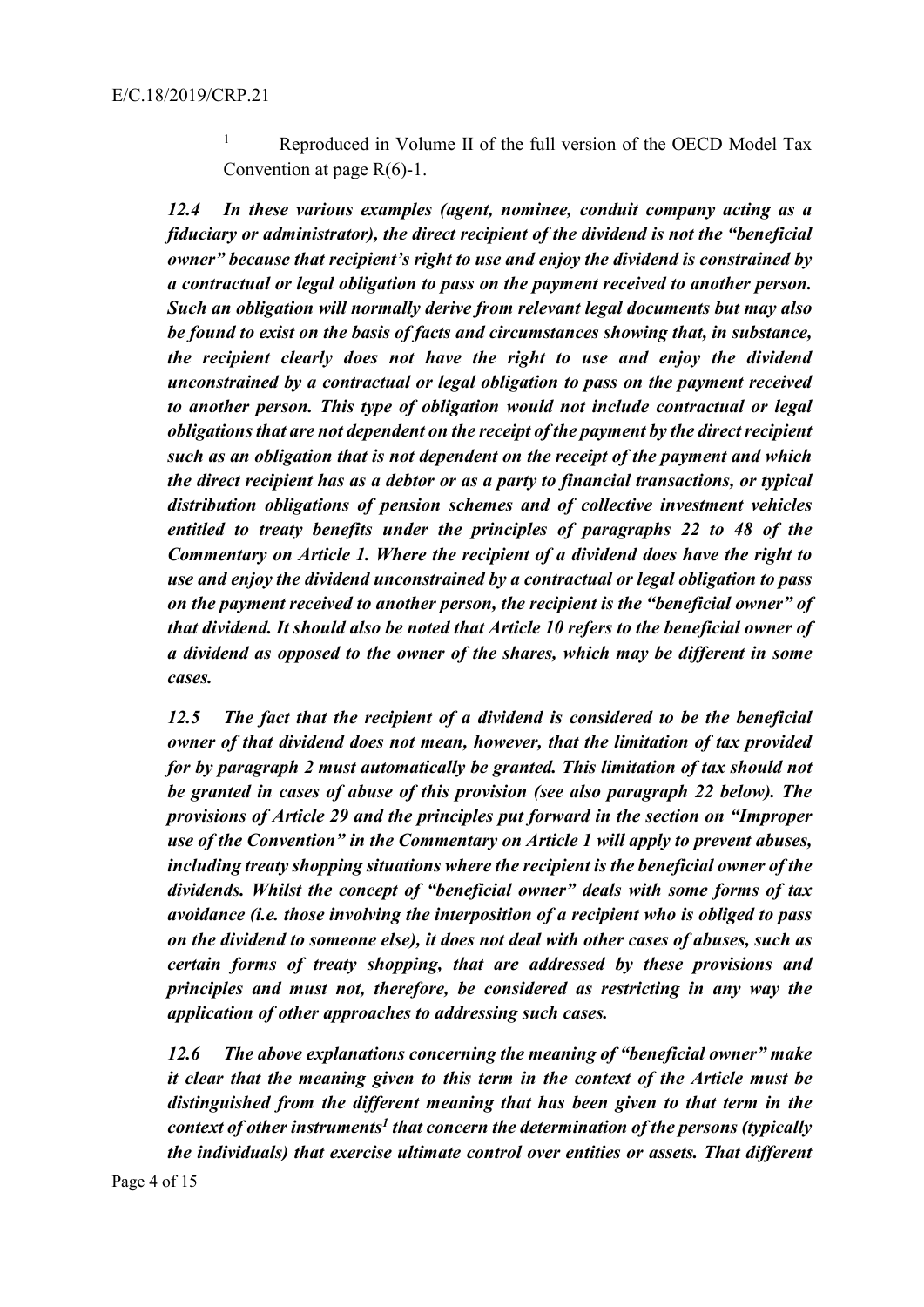*meaning of "beneficial owner" cannot be applied in the context of the Article. Indeed, that meaning, which refers to natural persons (i.e. individuals), cannot be reconciled with the express wording of subparagraph 2 a), which refers to the situation where a company is the beneficial owner of a dividend. In the context of Article 10, the term "beneficial owner" is intended to address difficulties arising from the use of the words "paid to" in relation to dividends rather than difficulties related to the ownership of the shares of the company paying these dividends. For that reason, it would be inappropriate, in the context of that Article, to consider a meaning developed in order to refer to the individuals who exercise "ultimate effective control over a legal person or arrangement."2*

*1 See, for example, Financial Action Task Force, International Standards on Combating Money Laundering and the Financing of Terrorism & Proliferation – The FATF Recommendations (OECD-FATF, Paris, 2012), which sets forth in detail the international anti-money laundering standard and which includes the following definition of beneficial owner (at page 110): "the natural person(s) who ultimately owns or controls a customer and/or the person on whose behalf a transaction is being conducted. It also incorporates those persons who exercise ultimate effective control over a legal person or arrangement." Similarly, the 2001 report of the OECD Steering Group on Corporate Governance, "Behind the Corporate Veil: Using Corporate Entities for Illicit Purposes" (OECD, Paris, 2001), defines beneficial ownership as follows (at page 14):* 

*In this Report, "beneficial ownership" refers to ultimate beneficial ownership or interest by a natural person. In some situations, uncovering the beneficial owner may involve piercing through various intermediary entities and/or individuals until the true owner who is a natural person is found. With respect to corporations, ownership is held by shareholders or members. In partnerships, interests are held by general and limited partners. In trusts and foundations, beneficial ownership refers to beneficiaries, which may also include the settlor or founder.* 

*<sup>2</sup> See the Financial Action Task Force's definition quoted in the previous note.* 

## **COMMENTARY ON ARTICLE 11**

18. *In its 2014 update the OECD made it clear, following paragraph 2 of Article 3, that the concept of beneficial ownership was intended to be interpreted in the context it appears and not with reference to the domestic law of the Contracting States. The current Committee*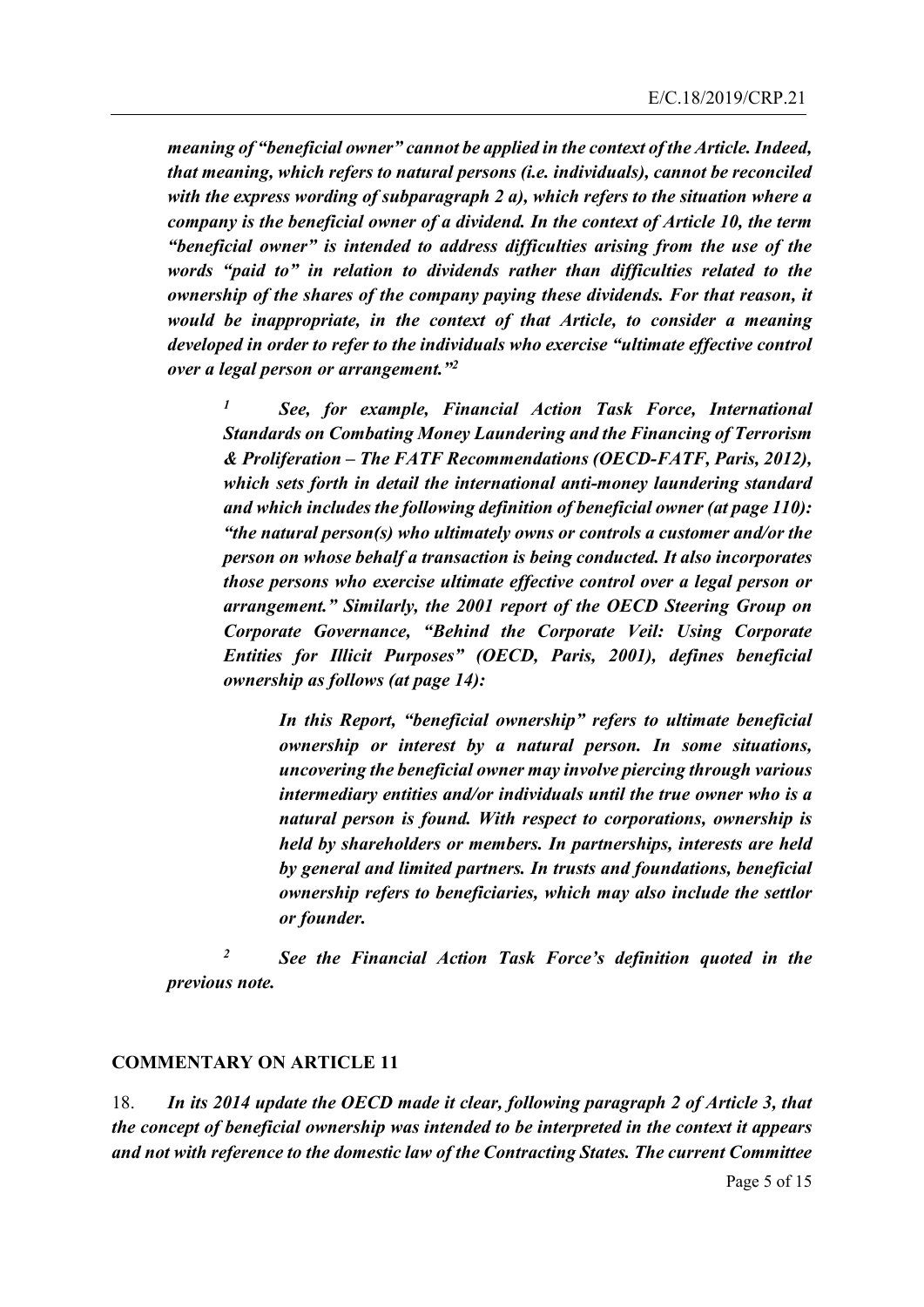*of Experts agreed with this application of paragraph 2 of Article 3 to the concept of beneficial ownership and in 20xx adopted the revised OECD Model Commentary.* The Commentary on the 2010*2017* OECD Model Convention contains the following passages:

9. The requirement of beneficial ownership was introduced in paragraph 2 of Article 11 to clarify the meaning of the words "paid to a resident" as they are used in paragraph 1 of the Article. It makes plain that the State of source is not obliged to give up taxing rights over interest income merely because that income was immediately received *paid direct to* a resident of a State with which the State of source had concluded a convention*. [the rest of the paragraph has been moved to new paragraph 9.1]*

*9.1 Since the term "beneficial owner" was added to address potential difficulties arising from the use of the words "paid to a resident" in paragraph 1, it was intended to be interpreted in this context and not to refer to any technical meaning that it could have had under the domestic law of a specific country (in fact, when it was added to the paragraph, the term did not have a precise meaning in the law of many countries).* The term "beneficial owner" is *therefore* not used in a narrow technical *sense (such as the meaning that it has under the trust law of many common law countries<sup>1</sup>), rather,* it should be understood in its context*, in particular in relation to the words "paid to a resident",* and in light of the object and purposes of the Convention, including avoiding double taxation and the prevention of fiscal evasion and avoidance.

*<sup>1</sup> For example, where the trustees of a discretionary trust do not distribute interest earned during a given period, these trustees, acting in their capacity as such (or the trust, if recognised as a separate taxpayer) could constitute the beneficial owners of such income for the purposes of Article 11 even if they are not the beneficial owners under the relevant trust law.*

10. Relief or exemption in respect of an item of income is granted by the State of source to a resident of the other Contracting State to avoid in whole or in part the double taxation that would otherwise arise from the concurrent taxation of that income by the State of residence. Where an item of income is received by*paid to* a resident of a Contracting State acting in the capacity of agent or nominee it would be inconsistent with the object and purpose of the Convention for the State of source to grant relief or exemption merely on account of the status of the immediate *direct* recipient of the income as a resident of the other Contracting State. The immediate *direct* recipient of the income in this situation qualifies as a resident but no potential double taxation arises as a consequence of that status since the recipient is not treated as the owner of the income for tax purposes in the State of residence. *[the rest of the paragraph has been moved to new paragraph 10.1]* 

*10.1* It would be equally inconsistent with the object and purpose of the Convention for the State of source to grant relief or exemption where a resident of a Contracting State, otherwise than through an agency or nominee relationship, simply acts as a

Page 6 of 15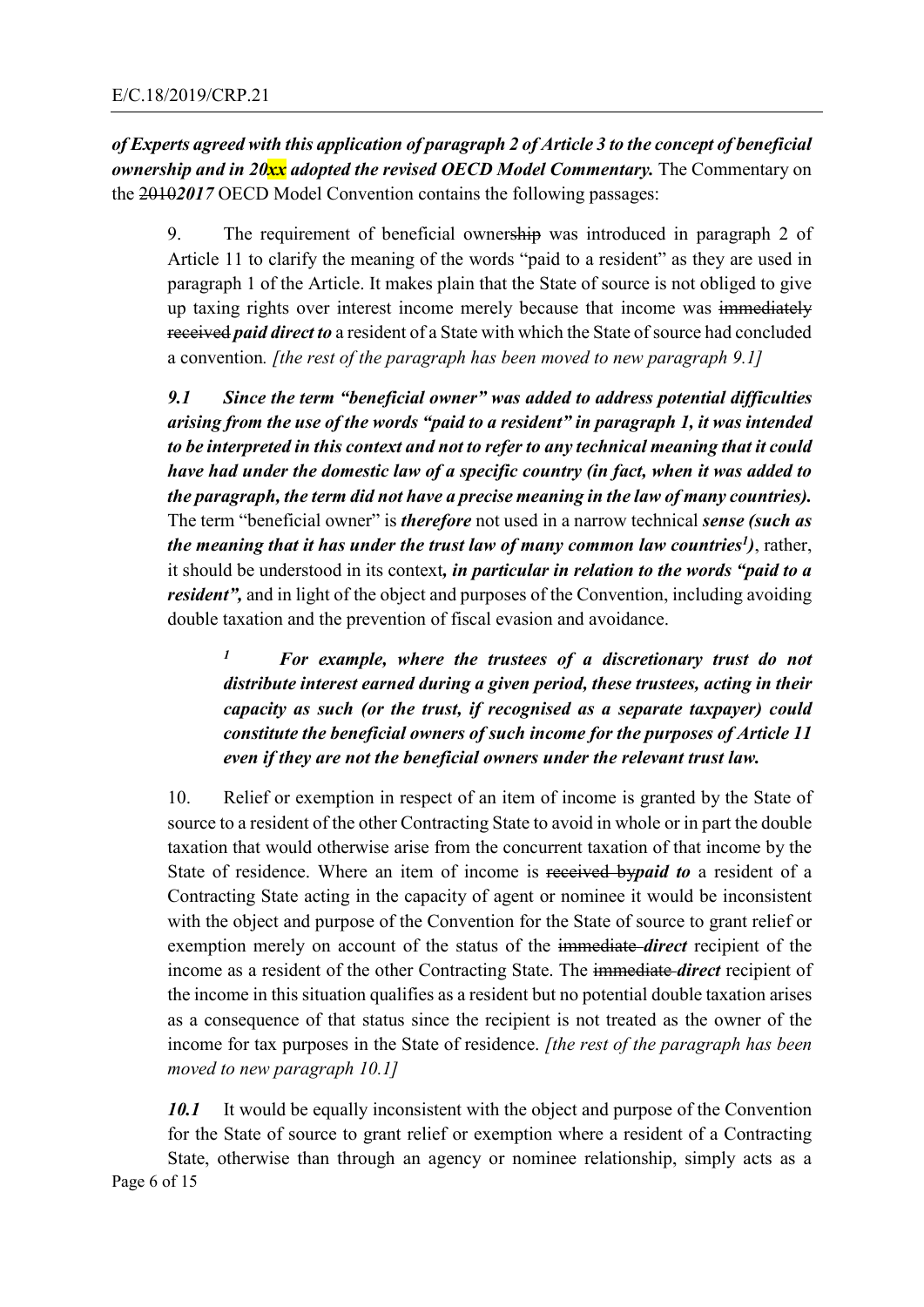conduit for another person who in fact receives the benefit of the income concerned. For these reasons, the report from the Committee on Fiscal Affairs entitled "Double Taxation Conventions and the Use of Conduit Companies<sup>"1</sup> concludes that a conduit company cannot normally be regarded as the beneficial owner if, though the formal owner, it has, as a practical matter, very narrow powers which render it, in relation to the income concerned, a mere fiduciary or administrator acting on account of the interested parties.

1 Reproduced in Volume II of the full version of the OECD Model Tax Convention at page R(6)-1.

*10.2 In these various examples (agent, nominee, conduit company acting as a fiduciary or administrator), the direct recipient of the interest is not the "beneficial owner" because that recipient's right to use and enjoy the interest is constrained by a contractual or legal obligation to pass on the payment received to another person. Such an obligation will normally derive from relevant legal documents but may also be found to exist on the basis of facts and circumstances showing that, in substance, the recipient clearly does not have the right to use and enjoy the interest unconstrained by a contractual or legal obligation to pass on the payment received to another person. This type of obligation would not include contractual or legal obligations that are not dependent on the receipt of the payment by the direct recipient such as an obligation that is not dependent on the receipt of the payment and which the direct recipient has as a debtor or as a party to financial transactions, or typical distribution obligations of pension schemes and of collective investment vehicles entitled to treaty benefits under the principles of paragraphs 22 to 48 of the Commentary on Article 1. Where the recipient of interest does have the right to use and enjoy the interest unconstrained by a contractual or legal obligation to pass on the payment received to another person, the recipient is the "beneficial owner" of that interest. It should also be noted that Article 11 refers to the beneficial owner of interest as opposed to the owner of the debt-claim with respect to which the interest is paid, which may be different in some cases.*

Page 7 of 15 *10.3 The fact that the recipient of an interest payment is considered to be the beneficial owner of that interest does not mean, however, that the limitation of tax provided for by paragraph 2 must automatically be granted. This limitation of tax should not be granted in cases of abuse of this provision (see also paragraph 8 above). The provisions of Article 29 and the principles put forward in the section on "Improper use of the Convention" in the Commentary on Article 1 will apply to prevent abuses, including treaty shopping situations where the recipient is the beneficial owner of interest. Whilst the concept of "beneficial owner" deals with some forms of tax avoidance (i.e. those involving the interposition of a recipient who is obliged to pass on the interest to someone else), it does not deal with other cases of abuses, such as certain forms of treaty shopping, that are addressed by these*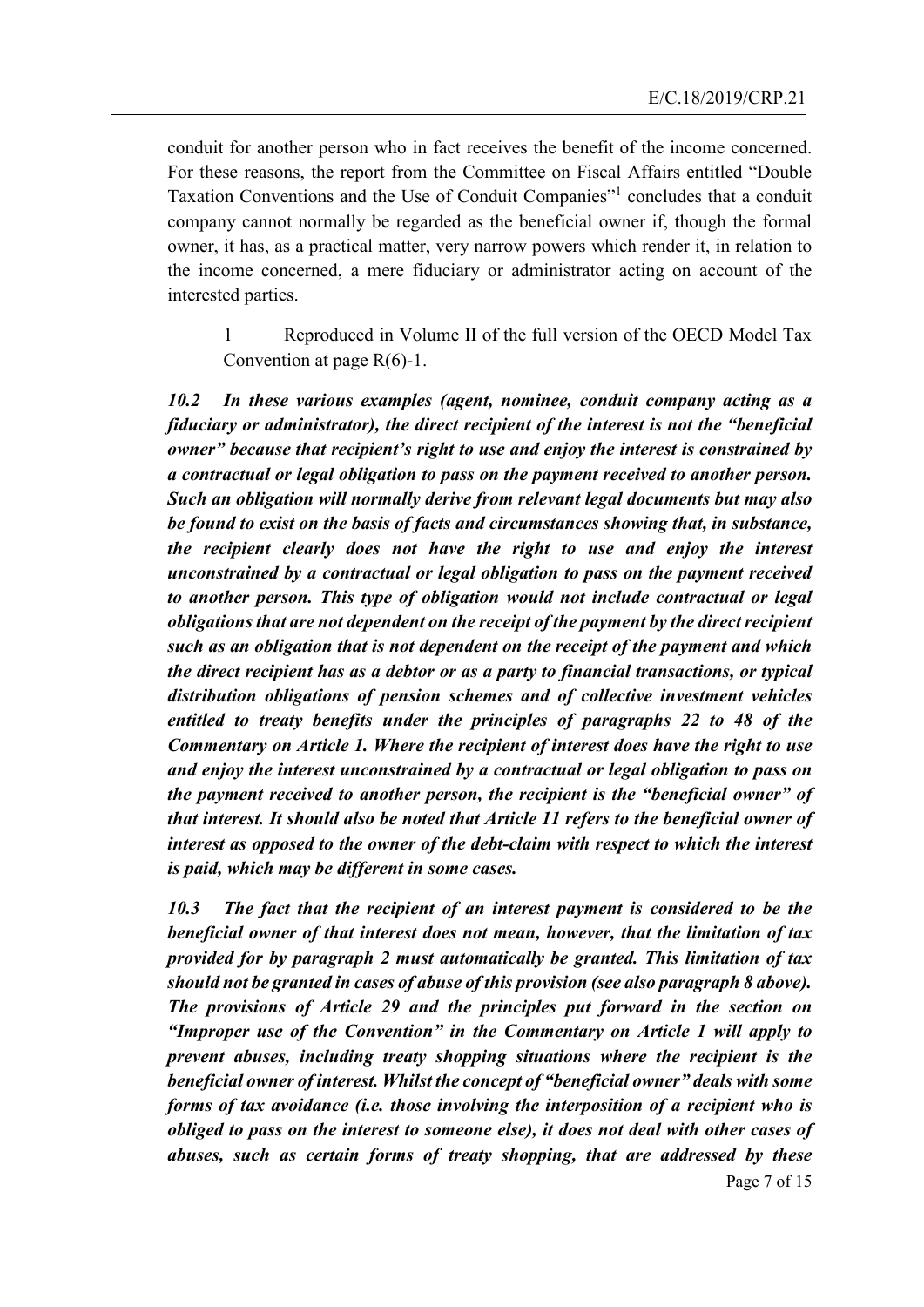*provisions and principles and must not, therefore, be considered as restricting in any way the application of other approaches to addressing such cases.* 

*10.4 The above explanations concerning the meaning of "beneficial owner" make it clear that the meaning given to this term in the context of the Article must be distinguished from the different meaning that has been given to that term in the context of other instruments<sup>1</sup> that concern the determination of the persons (typically the individuals) that exercise ultimate control over entities or assets. That different meaning of "beneficial owner" cannot be applied in the context of the Convention. Indeed, that meaning, which refers to natural persons (i.e. individuals), cannot be reconciled with the express wording of subparagraph 2 a) of Article 10, which refers to the situation where a company is the beneficial owner of a dividend. In the context of Articles 10 and 11, the term "beneficial owner" is intended to address difficulties arising from the use of the words "paid to" in relation to dividends and interest rather than difficulties related to the ownership of the shares or debt-claims on which dividends or interest are paid. For that reason, it would be inappropriate, in the context of these articles, to consider a meaning developed in order to refer to the individuals who exercise "ultimate effective control over a legal person or arrangement".2*

*1 See, for example, Financial Action Task Force, International Standards on Combating Money Laundering and the Financing of Terrorism & Proliferation – The FATF Recommendations (OECD-FATF, Paris, 2012), which sets forth in detail the international anti-money laundering standard and which includes the following definition of beneficial owner (at page 110): "the natural person(s) who ultimately owns or controls a customer and/or the person on whose behalf a transaction is being conducted. It also incorporates those persons who exercise ultimate effective control over a legal person or arrangement." Similarly, the 2001 report of the OECD Steering Group on Corporate Governance, "Behind the Corporate Veil: Using Corporate Entities for Illicit Purposes" (OECD, Paris, 2001), defines beneficial ownership as follows (at page 14):*

*In this Report, "beneficial ownership" refers to ultimate beneficial ownership or interest by a natural person. In some situations, uncovering the beneficial owner may involve piercing through various intermediary entities and/or individuals until the true owner who is a natural person is found. With respect to corporations, ownership is held by shareholders or members. In partnerships, interests are held by general and limited partners. In trusts and foundations, beneficial ownership refers to beneficiaries, which may also include the settlor or founder.*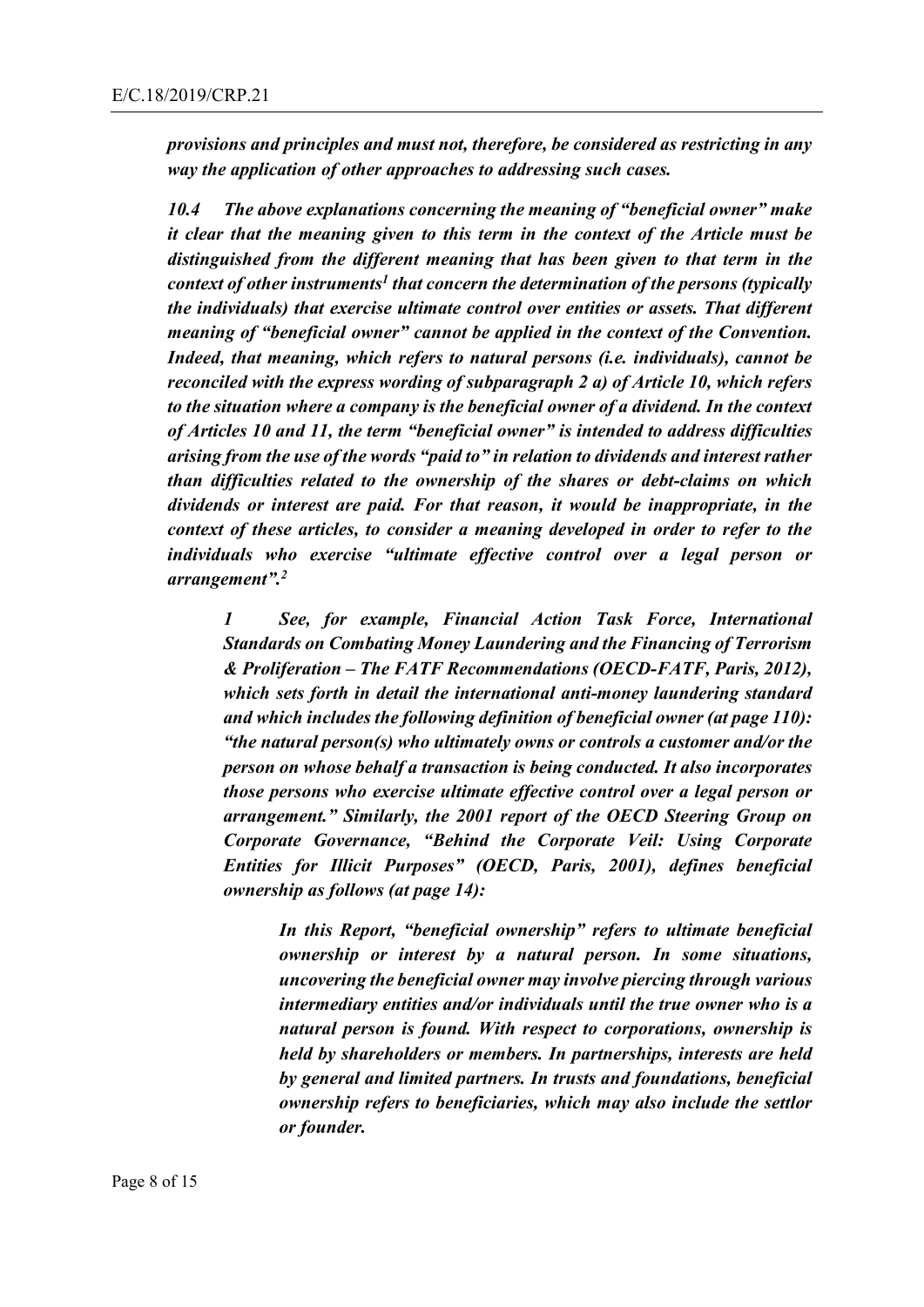*2. See the Financial Action Task Force's definition quoted in the previous note.*

## **COMMENTARY ON ARTICLE 12**

5. *In its 2014 update the OECD made it clear, following paragraph 2 of Article 3, that the concept of beneficial ownership was intended to be interpreted in the context it appears and not with reference to the domestic law of the Contracting States. The current Committee of Experts agreed with this application of paragraph 2 of Article 3 to the concept of beneficial ownership and in 20xx adopted the revised OECD Model Commentary.* The Commentary on the 2010*2017* OECD Model Convention contains the following relevant passages:

4. The requirement of beneficial ownership was introduced in paragraph 1 of Article 12 to clarify how the Article applies in relation to payments made to intermediaries. It makes plain that the State of source is not obliged to give up taxing rights over royalty income merely because that income was immediately received by*paid direct to* a resident of a State with which the State of source had concluded a convention. The term "beneficial owner" is *therefore* not used in a narrow technical sense *(such as the meaning that it has under the trust law of many common law countries1)*, rather, it should be understood in its context and in light of the object and purposes of the Convention, including avoiding double taxation and the prevention of fiscal evasion and avoidance.

*<sup>1</sup> For example, where the trustees of a discretionary trust do not distribute royalties earned during a given period, these trustees, acting in their capacity as such (or the trust, if recognised as a separate taxpayer) could constitute the beneficial owners of such income for the purposes of Article 12 even if they are not the beneficial owners under the relevant trust law.*

4.1 Relief or exemption in respect of an item of income is granted by the State of source to a resident of the other Contracting State to avoid in whole or in part the double taxation that would otherwise arise from the concurrent taxation of that income by the State of residence. Where an item of income is received by*paid to* a resident of a Contracting State acting in the capacity of agent or nominee it would be inconsistent with the object and purpose of the Convention for the State of source to grant relief or exemption merely on account of the status of the immediate *direct* recipient of the income as a resident of the other Contracting State. The immediate *direct* recipient of the income in this situation qualifies as a resident but no potential double taxation arises as a consequence of that status since the recipient is not treated as the owner of the income for tax purposes in the State of residence. *[the rest of the paragraph has been moved to new paragraph 4.2]*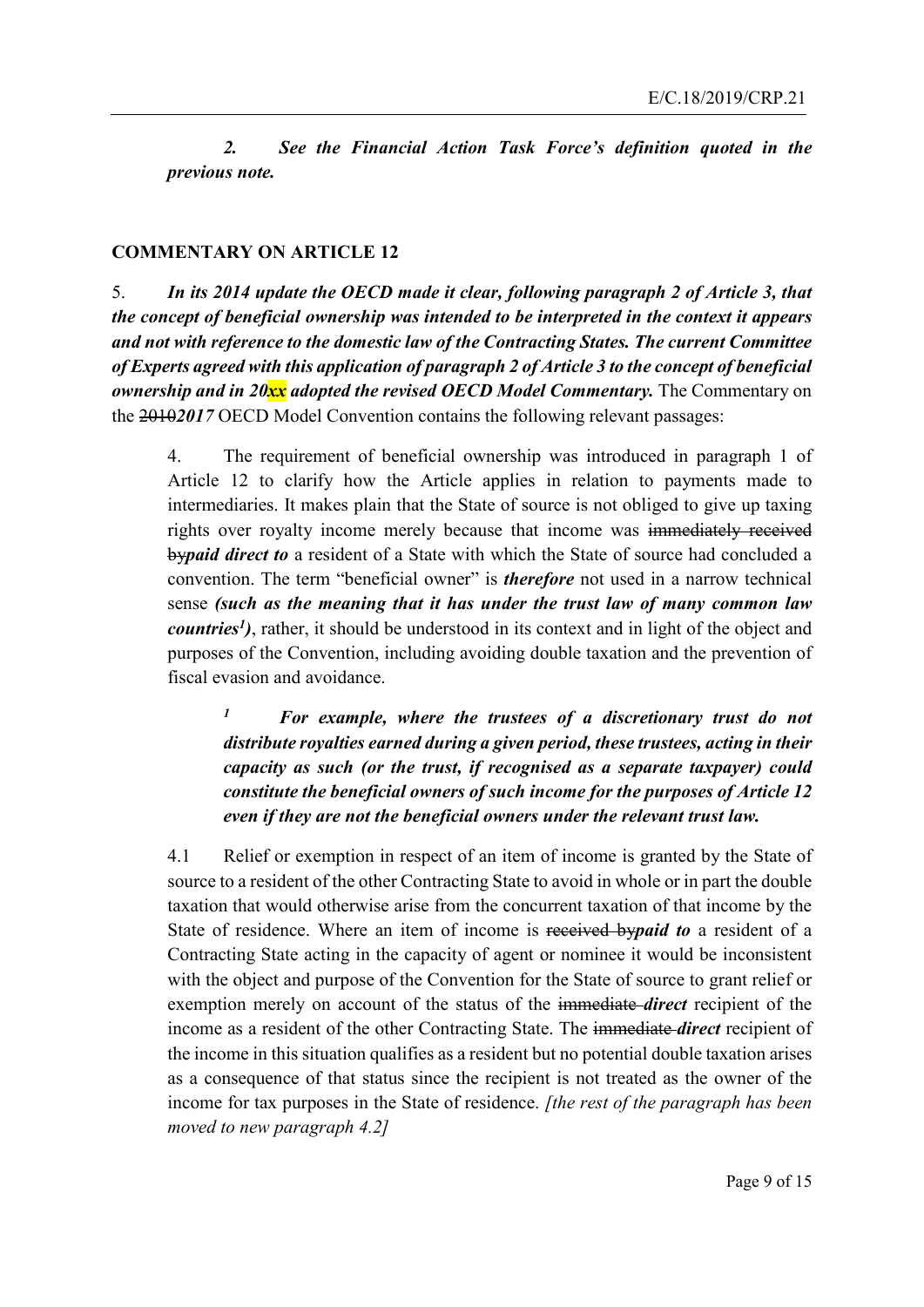*4.2* It would be equally inconsistent with the object and purpose of the Convention for the State of source to grant relief or exemption where a resident of a Contracting State, otherwise than through an agency or nominee relationship, simply acts as a conduit for another person who in fact receives the benefit of the income concerned. For these reasons, the report from the Committee on Fiscal Affairs entitled "Double Taxation Conventions and the Use of Conduit Companies"1 concludes that a conduit company cannot normally be regarded as the beneficial owner if, though the formal owner, it has, as a practical matter, very narrow powers which render it, in relation to the income concerned, a mere fiduciary or administrator acting on account of the interested parties.

<sup>1</sup> *Reproduced in Volume II of the full version of the OECD Model Tax Convention at page R(6)-1.*

*4.3 In these various examples (agent, nominee, conduit company acting as a fiduciary or administrator), the direct recipient of the royalties is not the "beneficial owner" because that recipient's right to use and enjoy the royalties is constrained by a contractual or legal obligation to pass on the payment received to another person. Such an obligation will normally derive from relevant legal documents but may also be found to exist on the basis of facts and circumstances showing that, in substance, the recipient clearly does not have the right to use and enjoy the royalties unconstrained by a contractual or legal obligation to pass on the payment received to another person. This type of obligation would not include contractual or legal obligations that are not dependent on the receipt of the payment by the direct recipient such as an obligation that is not dependent on the receipt of the payment and which the direct recipient has as a debtor or as a party to financial transactions, or as a party to financial transactions or typical distribution obligations of pension schemes and of collective investment vehicles entitled to treaty benefits under the principles of paragraphs 22 to 48 of the Commentary on Article 1. Where the recipient of royalties does have the right to use and enjoy the royalties unconstrained by a contractual or legal obligation to pass on the payment received to another person, the recipient is the "beneficial owner" of these royalties. It should also be noted that Article 12 refers to the beneficial owner of royalties as opposed to the owner of the right or property in respect of which the royalties are paid, which may be different in some cases.* 

*4.4 The fact that the recipient of royalties is considered to be the beneficial owner of these royalties does not mean, however, that the provisions of paragraph 1 must automatically be applied. The benefit of these provisions should not be granted in cases of abuse (see also paragraph 7 below). The provisions of Article 29 and the principles put forward in the section on "Improper use of the Convention" in the Commentary on Article 1 will apply to prevent abuses, including treaty shopping situations where the recipient is the beneficial owner of royalties. Whilst the concept of "beneficial owner" deals with some forms of tax avoidance (i.e. those involving* 

Page 10 of 15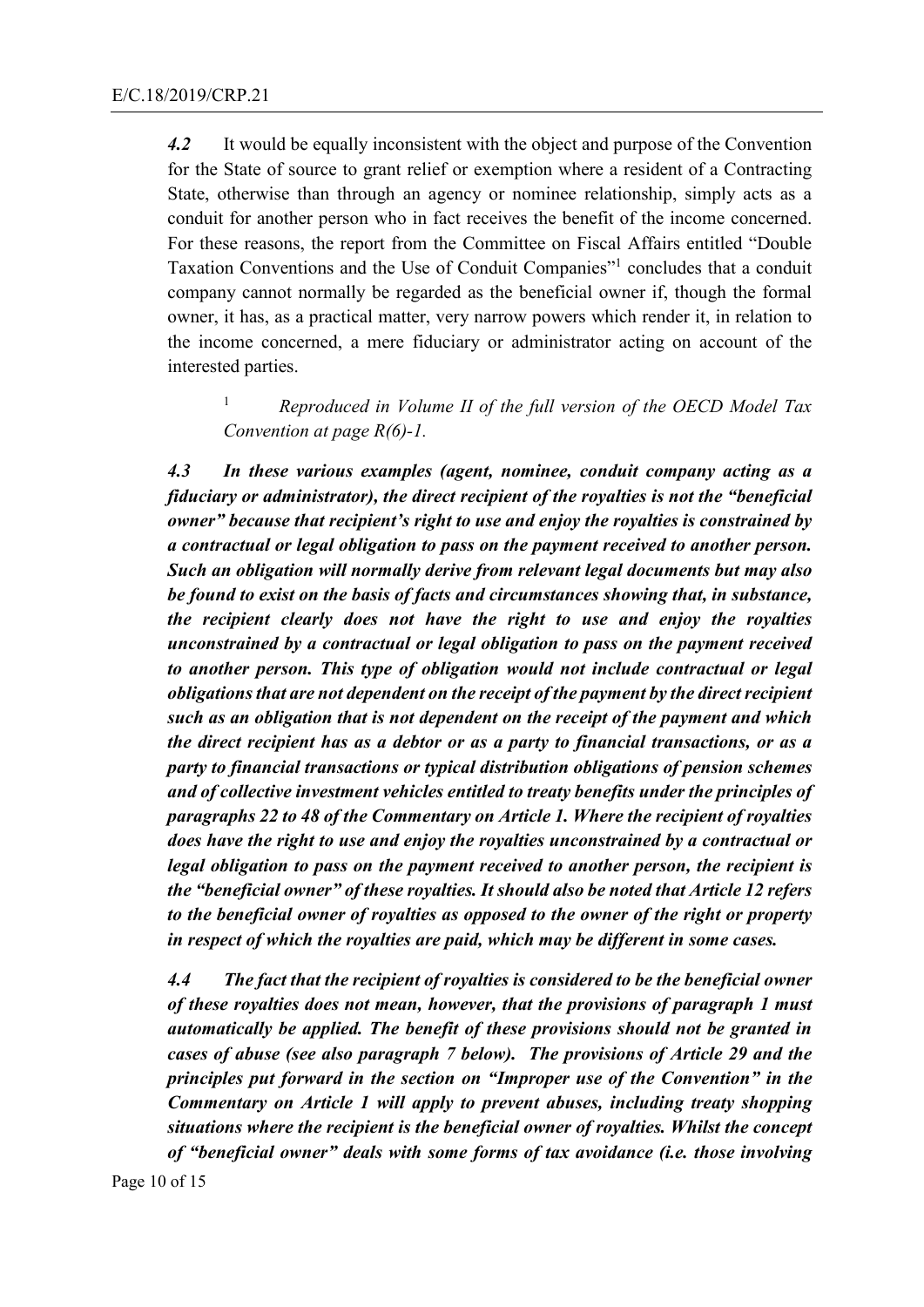*the interposition of a recipient who is obliged to pass on the royalties to someone else), it does not deal with other cases of abuses, such as certain forms of treaty shopping, that are addressed by these provisions and principles and must not, therefore, be considered as restricting in any way the application of other approaches to addressing such cases.* 

*4.5 The above explanations concerning the meaning of "beneficial owner" make it clear that the meaning given to this term in the context of the Article must be distinguished from the different meaning that has been given to that term in the context of other instruments1 that concern the determination of the persons (typically the individuals) that exercise ultimate control over entities or assets. That different meaning of "beneficial owner" cannot be applied in the context of the Convention. Indeed, that meaning, which refers to natural persons (i.e. individuals), cannot be reconciled with the express wording of subparagraph 2 a) of Article 10, which refers to the situation where a company is the beneficial owner of a dividend. The term beneficial owner was intended to address difficulties arising from the use of the words "paid to", which are found in paragraph 1 of Articles 10 and 11 and were similarly used in paragraph 1 of Article 12 of the 1977 Model Double Taxation Convention, in relation to dividends, interest and royalties rather than difficulties related to the ownership of the shares, debt-claims, property or rights with respect these dividends, interest or royalties are paid. For that reason, it would be inappropriate, in the context of these articles, to consider a meaning developed in order to refer to the individuals who exercise "ultimate effective control over a legal person or arrangement".2*

*<sup>1</sup> See, for example, Financial Action Task Force, International Standards on Combating Money Laundering and the Financing of Terrorism & Proliferation – The FATF Recommendations (OECD-FATF, Paris, 2012), which sets forth in detail the international anti-money laundering standard and which includes the following definition of beneficial owner (at page 110): "the natural person(s) who ultimately owns or controls a customer and/or the person on whose behalf a transaction is being conducted. It also incorporates those persons who exercise ultimate effective control over a legal person or arrangement." Similarly, the 2001 report of the OECD Steering Group on Corporate Governance, "Behind the Corporate Veil: Using Corporate Entities for Illicit Purposes" (OECD, Paris, 2001), defines beneficial ownership as follows (at page 14):* 

Page 11 of 15 *In this Report, "beneficial ownership" refers to ultimate beneficial ownership or interest by a natural person. In some situations, uncovering the beneficial owner may involve piercing through various intermediary entities and/or individuals until the true owner who is a natural person is found. With respect to corporations, ownership is held by shareholders or members. In partnerships, interests are held*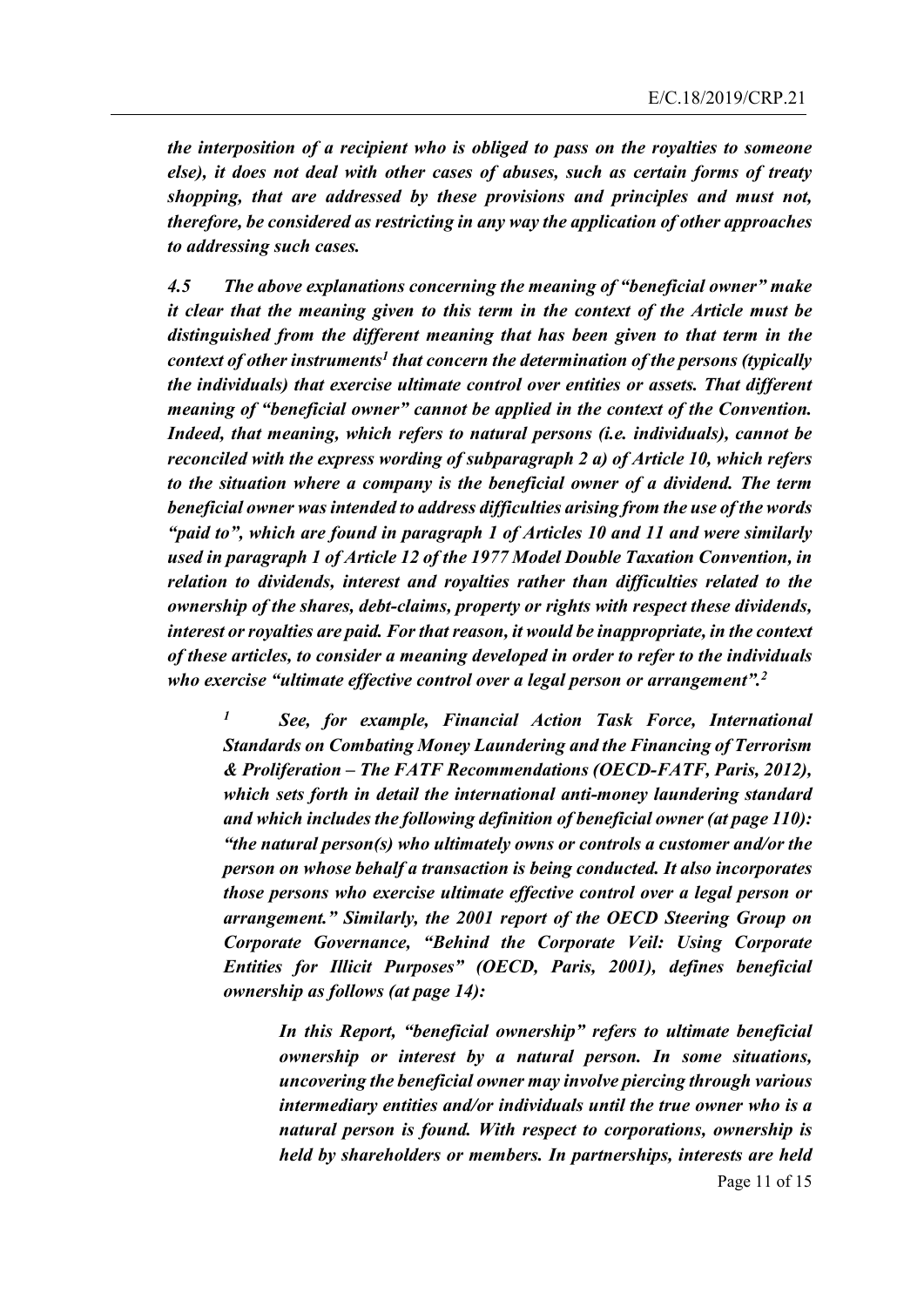*by general and limited partners. In trusts and foundations, beneficial ownership refers to beneficiaries, which may also include the settlor or founder.*

*<sup>2</sup> See the Financial Action Task Force's definition quoted in the previous note.*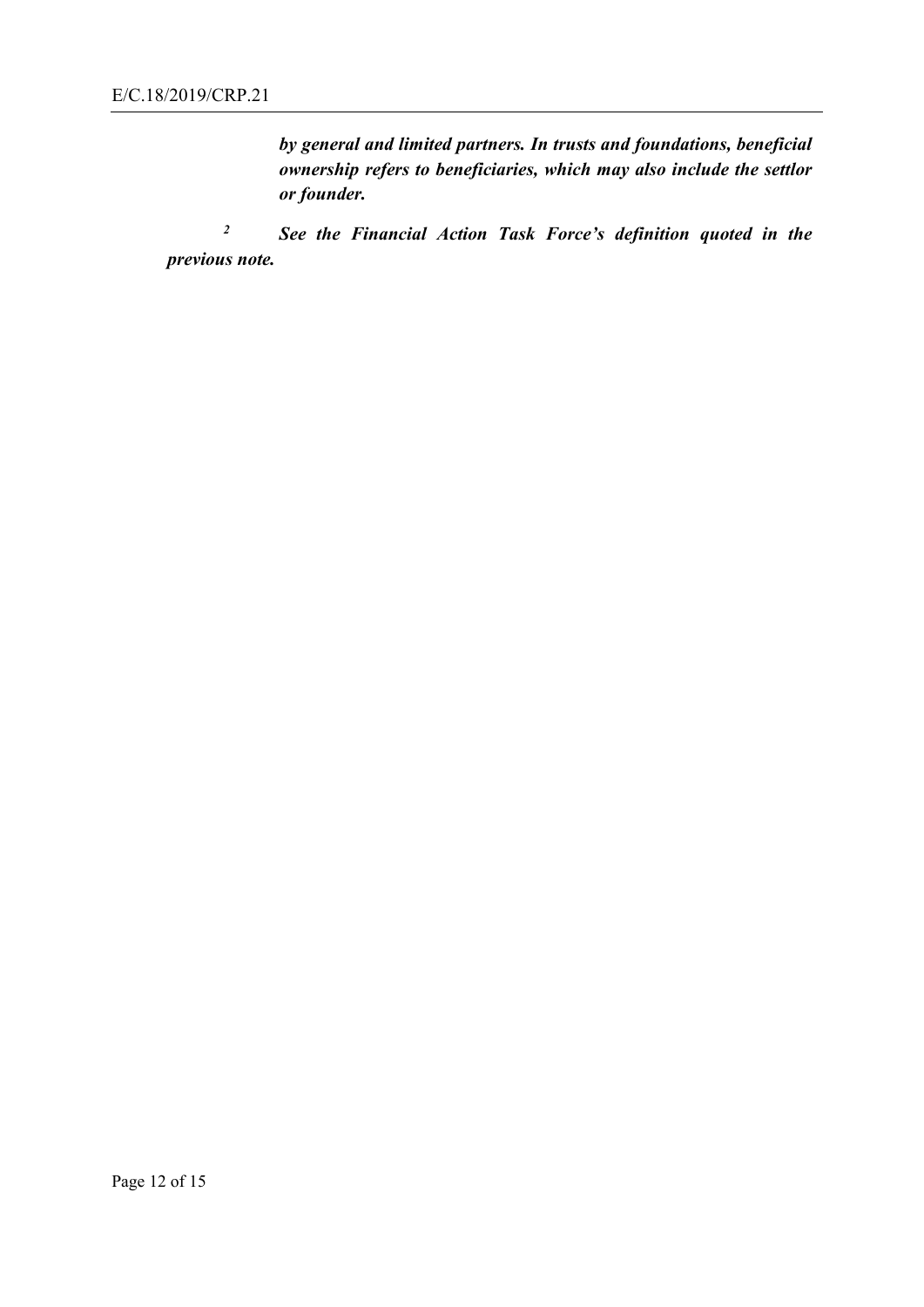# *INTERMEDIARIES IN THIRD STATES*

#### *Comment*

In 2014 the OECD amended the texts of Articles 10 and 11 to address concerns that a literal interpretation of the words "such dividends" and "such interest" in 10(2) and 11(2) respectively could lead to the conclusion that the income must be paid direct to a resident of a Contracting State. This is problematic where the direct recipient and the beneficial owner are residents of two different states.

At its April 2019 meeting, the Subcommittee on the Model Update discussed the OECD modifications in the context of the UN Model. While the Subcommittee agreed on the substance of the OECD modification it could not agree that amending the text of the articles is the best method of addressing the third state payee issue.

#### *Subcommittee discussion*

One member expressed some disagreement with the approach taken by the OECD to amend the texts of the relevant articles and commentaries and therefore did not consider that these changes should be made to the UN Model. The member's main concern was that changing the text would create an adverse inference issue for treaties not amended in line with any revised wording. For this reason, their view was that the appropriate course of action would be to further clarify the point in the commentaries.

Other members of the Subcommittee did not consider amending the commentaries to be a satisfactory solution. The reasons given by members included:

- As drafted, the relevant provisions cannot be interpreted by some states to allow the beneficial owner to obtain the treaty benefit in a scenario where the income is paid to an intermediary in a third state. The linkage of paragraphs 1 and 2 of these Articles through the use of the word "such" means the beneficial owner has to be in the same state as the payee despite what the commentary might say on the matter.
- The OECD and UN Model commentaries on Articles 10, 11 and 12 already clearly state that the limitation on source tax remains available when a third state intermediary is interposed between the payer and the beneficial owner.
- Some members considered that courts have shown little regard for commentaries when deciding treaty cases therefore amending the commentary cannot be relied on to fix deficiencies in the text of the treaty itself.

#### *Subcommittee proposals*

As a result of the discussion at the Subcommittee level, the Committee is asked to consider two options:

- 1. Amendment of paragraphs 2 of Articles 10, 11 and 12 and their relevant commentaries as presented in this paper.
- 2. A minority member proposal that the issue should be further clarified in the commentaries only.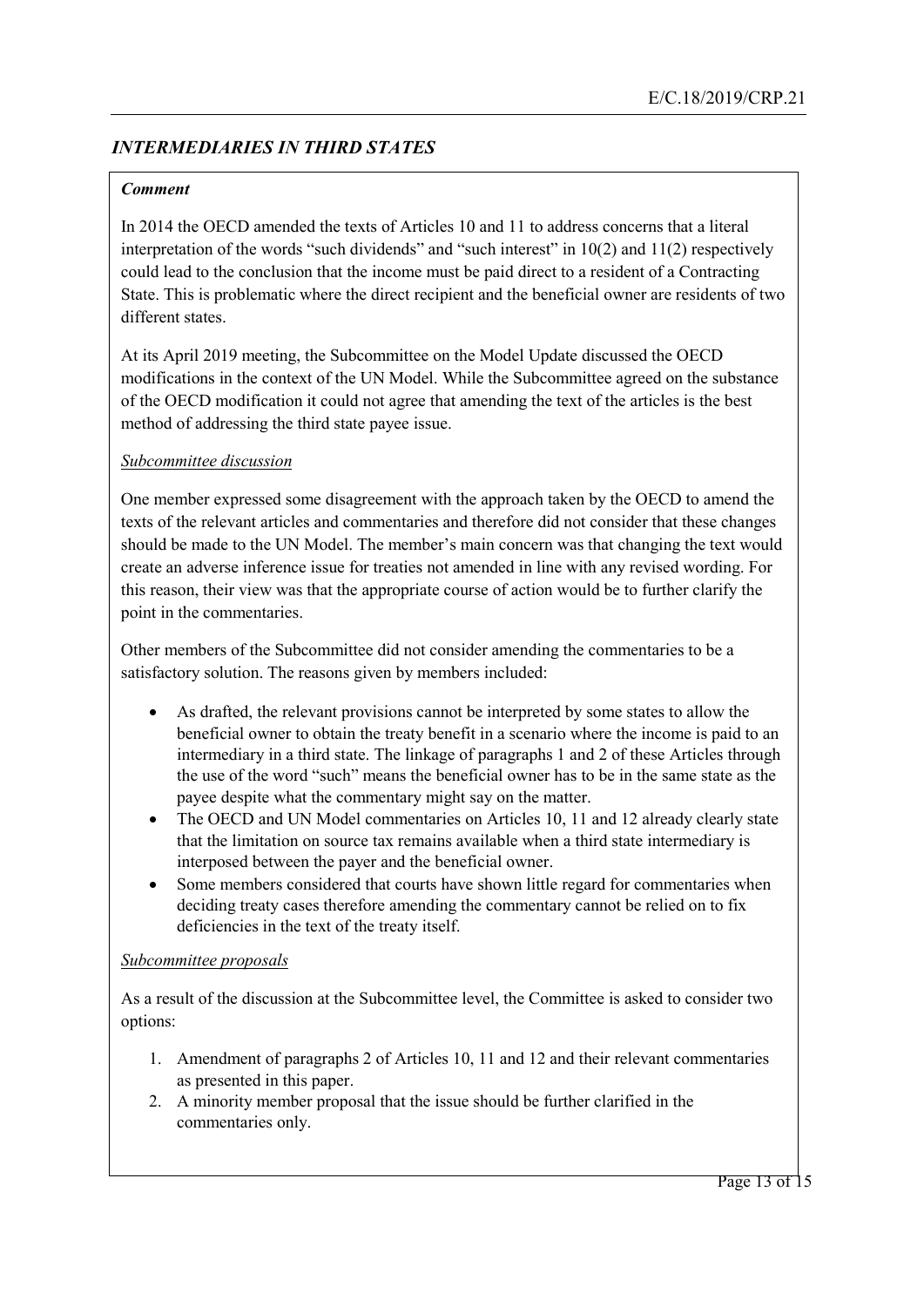### *PROPOSED CHANGES TO ARTICLES OF THE UN MODEL CONVENTION*

### **ARTICLE 10**

2. However, such dividends *paid by a company which is a resident of a Contracting State* may also be taxed in *that State* the Contracting State of which the company paying the dividends is a resident and according to the laws of that State, but if the beneficial owner of the dividends is a resident of the other Contracting State, the tax so charged shall not exceed:

(a) \_\_\_ per cent (the percentage is to be established through bilateral negotiations) of the gross amount of the dividends if the beneficial owner is a company (other than a partnership) which holds directly at least 25 per cent of the capital of the company paying the dividends throughout a 365 day period that includes the day of the payment of the dividend (for the purpose of computing that period, no account shall be taken of changes of ownership that would directly result from a corporate reorganisation, such as a merger or divisive reorganisation, of the company that holds the shares or that pays the dividend);

(b) \_\_\_ per cent (the percentage is to be established through bilateral negotiations) of the gross amount of the dividends in all other cases.

The competent authorities of the Contracting States shall by mutual agreement settle the mode of application of these limitations. This paragraph shall not affect the taxation of the company in respect of the profits out of which the dividends are paid.

## **ARTICLE 11**

2. However, such interest *arising in a Contracting State* may also be taxed in *that State* the Contracting State in which it arises and according to the laws of that State, but if the beneficial owner of the interest is a resident of the other Contracting State, the tax so charged shall not exceed per cent (the percentage is to be established through bilateral negotiations) of the gross amount of the interest. The competent authorities of the Contracting States shall by mutual agreement settle the mode of application of this limitation.

## **ARTICLE 12**

2. However, such royalties *arising in a Contracting State* may also be taxed in *that State* the Contracting State in which they arise and according to the laws of that State, but if the beneficial owner of the royalties is a resident of the other Contracting State, the tax so charged shall not exceed \_\_\_ per cent (the percentage is to be established through bilateral negotiations) of the gross amount of the royalties. The competent authorities of the Contracting States shall by mutual agreement settle the mode of application of this limitation.

# *PROPOSED CHANGES TO THE COMMENTARIES OF THE UN MODEL CONVENTION*

Page 14 of 15